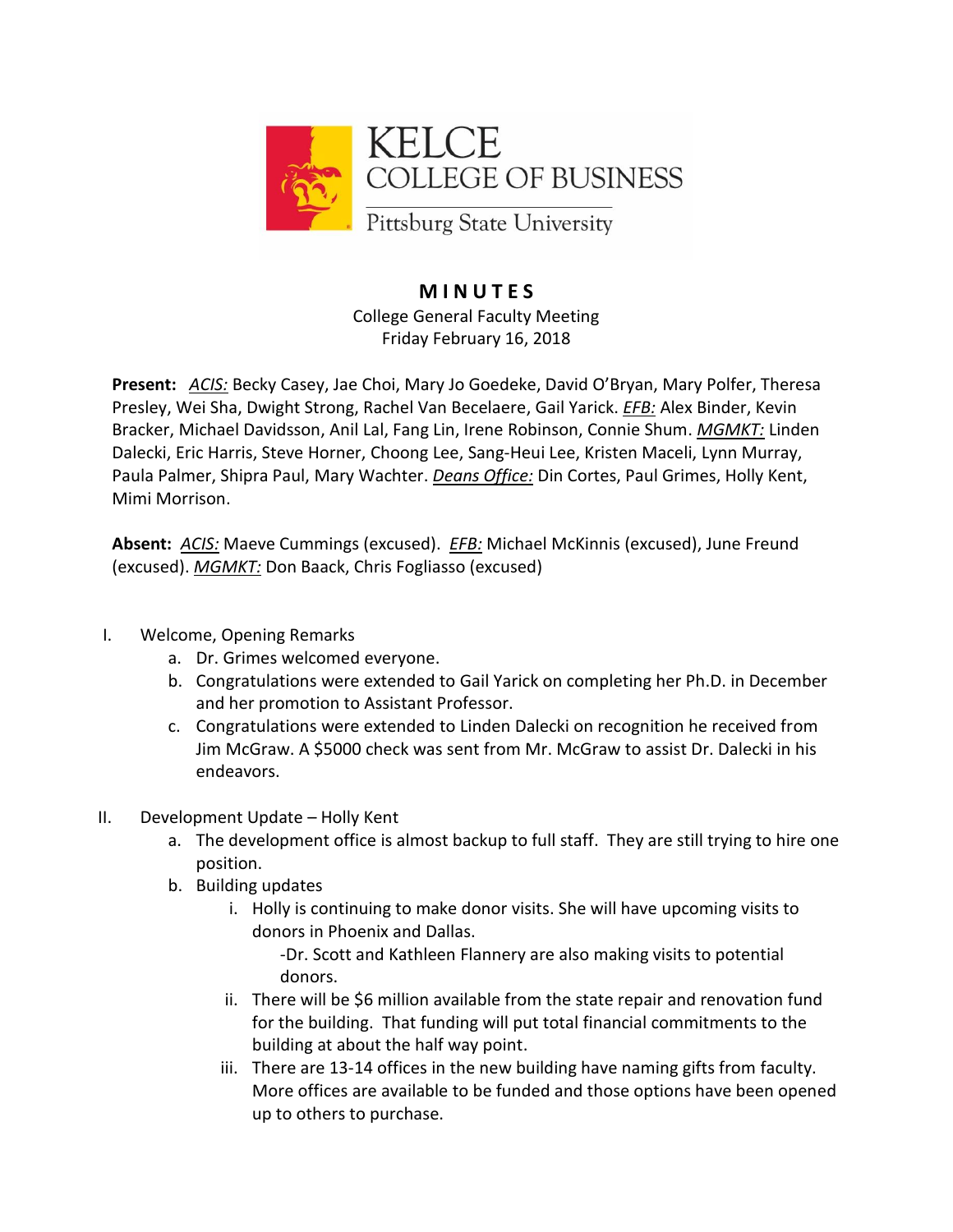- iv. Dr. Grimes has been working with previous Deans of the college on funding a specific area in the building  $-$  target is the Faculty Commons on  $2<sup>nd</sup>$  floor.
- III. Curriculum Committee Update Eric Harris
	- a. There have been many curricular changes in the last year with more changes coming up.
	- b. AOL committee will be meeting next Wednesday to discuss meeting with Dr. Bob Camp – conducting Program Review for MBA as well as the AACSB Team Chair for next fall's reaffirmation visit.
	- c. AACSB review will show that we have done a major overhaul to the curriculum.
- IV. Graduate Programs Din Cortes
	- a. Master of Professional Accountancy (MPAcc)
		- i. The Kansas Board of Regents has approved this program.
		- ii. Working on curriculum/legislative items for this program.
	- b. Online Professional MBA contract signed with Academic Partnerships
		- i. The Online Professional MBA program will be launched in August of 2018.
		- ii. This program is an MBA Program taught completely online with classes offered about every seven to eight weeks.
		- iii. Dr. Cortes is working to streamline the MBA curriculum so that both the traditional and online versions are more competitive and in line with other institutions -- i.e.: reducing credit hours from 34 to 30.
		- iv. Currently working with Academic Partnerships to begin the alignment process with service units at PSU (e.g., admissions, financial aid, etc., etc.)
	- c. MBA Program Review / AACSB Pre-visit; Dr. Bob Camp, Feb. 26-27
		- i. Dr. Bob Camp, AACSB review team leader will be on campus as an external reviewer for the MBA Program on Feb. 26-27.
		- ii. Dr. Camp will also meet with faculty, students, and others regarding the upcoming accreditation visit in October.
		- iii. All faculty and staff are invited to lunch on Monday, Feb. 26 with Dr. Camp. Please RSVP to Mimi or Dr. Cortes.
- V. AACSB Reminders Paul Grimes
	- a. 2017-2018 is our Year of Record
	- b. Visitation Team Identified
	- c. Campus visit will be October 14-16 (report is due 60 days before visit)
	- d. Impact Statements on recent faculty research / Digital Measures (all need to update) / Faculty Qualification Documentation / Syllabi (uploaded at the end of each semester)
	- e. Updates from AACSB Deans Conference
		- i. Faculty Qualification "Minimums" have already become "Guidelines"
			- 1. Dr. Grimes discussed updates from the AACSB Dean's conference regarding faculty qualifications and the fact that minimums have now become guidelines. This will make it easier for visitation teams and gives schools more flexibility.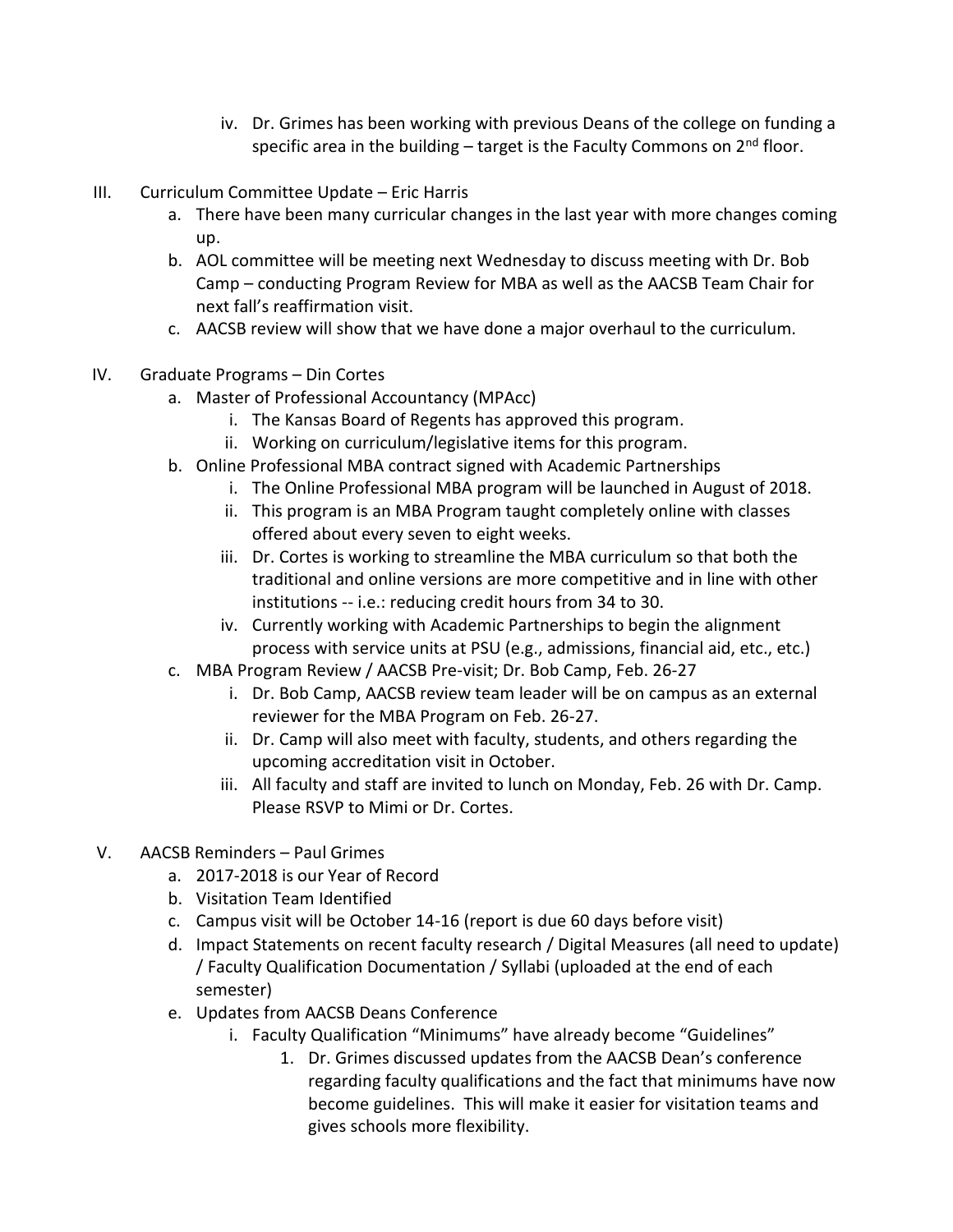- 2. "Separate" Accountancy Accreditation may become "Supplemental" Accreditation (Vote to be held at annual ICAM meetings)
	- Accountancy Accreditation proposal will be taken to the AACSB international convention this summer to vote to change it a "supplemental" accreditation.
	- Report will be much simpler and shorter.
	- Possible changes in faculty qualifications guidelines for accounting may be part of the vote.
- VI. Dean's Report; "Budgets, Reorganization, Reaffirmation, and Planning" Paul Grimes a. Current Status of College and University
	- i. Two major and interconnected issues currently facing the college and university:
		- 1. Enrollment
			- Spring enrollment down 3.1%. Third consecutive spring enrollment less than the one before
			- Kelce enrollments have remained relatively stable for past decade; about 1,000 headcount +/- 100
			- There is variation across majors within the college

### **See College Enrollment Chart at End of this Report**

- 2. Budget
	- Drop in state support increases importance of enrollmentdriven tuition and fees
	- However, our budgets are not directly linked to college enrollment, rather our budget is a function of the overall university enrollment
	- Once again, cuts will be required to accommodate this year's shortfall.
	- This time we don't have a college-level target.
	- Academic Affairs needs to reduce budget by more than a million and a half dollars.
	- Will be realized wherever cuts are possible; major realignments, downsizing, and possible eliminations.
- 3. We need to significantly grow the college enrollment in order to regain lost resources and earn more going forward. How?
	- We must REORGANIZE
	- We must RECRUIT (AP contract is one way we can do this)
	- We must Try NEW IDEAS
- b. Reorganization from our college strategic plan:
	- 1. Goal 3: Growth
		- Objective 3.1: Determine the College's capacity to delivery programs within our current and future constraints.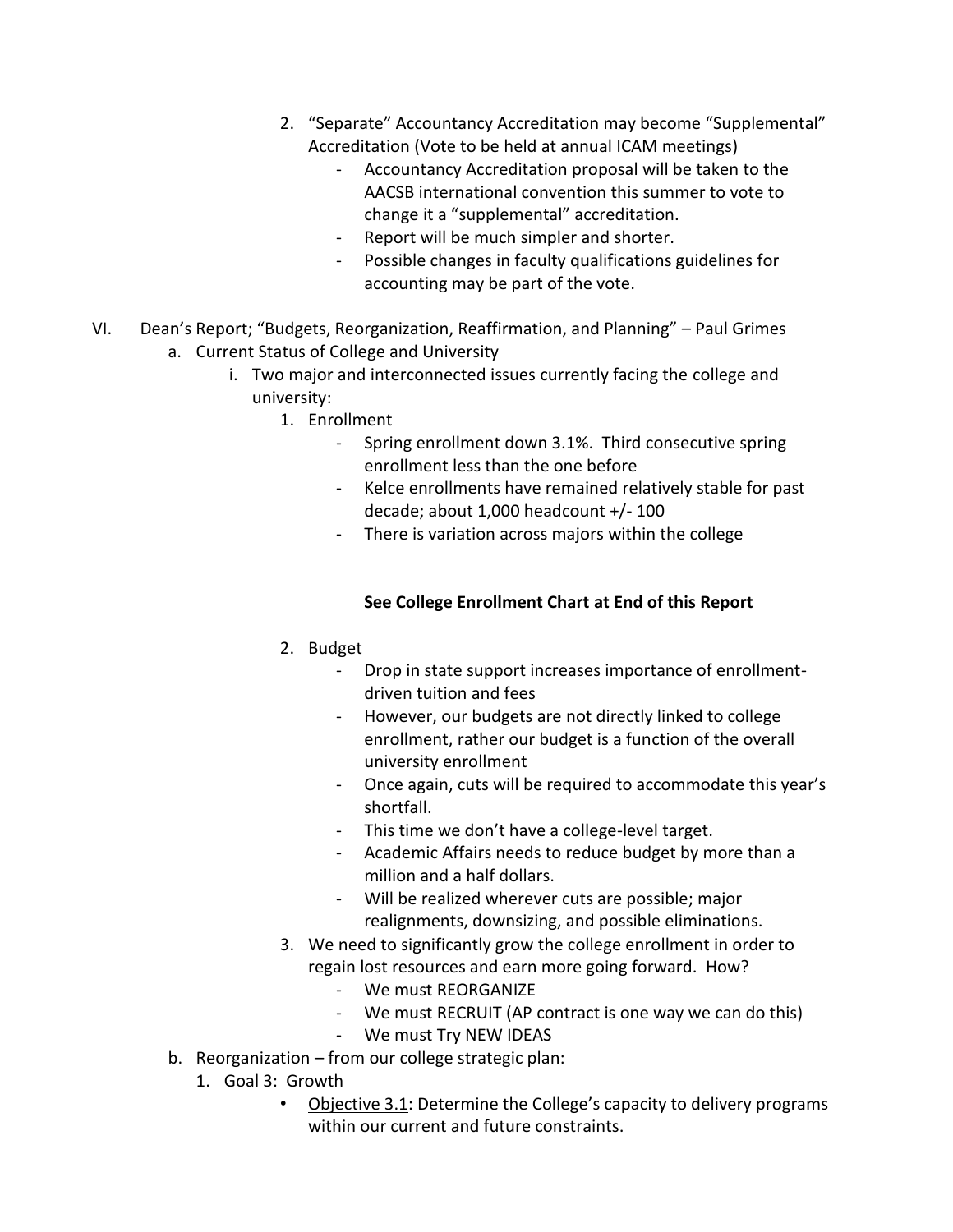- Action Item 3.1.3: Conduct a feasibility analysis of reorganizing departments to capture economies of scale and scope, and to better equalize administrative oversight.
- 2. Current college leadership situation:
	- Dean and Associate Dean; 12 month appointments; targeted for possible reduction to 11 month appointments
	- ACIS: Interim Chair until July  $1<sup>st</sup>$ ; vacated line likely to be swept or partially swept
	- EF&B: No chair; 2 coordinators; 9 month appointments
	- MGMKT: Chair position; already reduced to 10 month appointment
	- KLT has studied and discussed the situation for more than a year. Held a mini-retreat in January to brainstorm possibilities.
	- The dean visited schools with flat organizational structures "faculty as a whole" model

## **See Proposed Organizational Diagram at End of this Report**

- Implementation of plan will require multiple changes is our systems:
- Combining of budgets / reassignment of authorities
- Combining of support staff
- Reorganization of college committees and governance rules
- Representation on Faculty Senate and university committees
- 3. Goal: Given budget pressures, propose to set target date of July 1 which is start of next fiscal year.
	- Dean and Associate Dean will meet with each department to discuss proposal and evaluate alternatives
	- Need to reach consensus soon to start process
- c. Recruit and New Ideas Online Professional MBA: University signed contract with Academic Partners in January.
	- i. RECRUIT
	- *AP to invest \$1M to \$2M in marketing!* Program designed to serve a market new to Kelce: working place-bound professionals seeking to upgrade their human capital and job credentials.
	- ii. NEW IDEA
	- *Revenue sharing model*: AP and PSU split revenues 50/50 for those students recruited by AP. PSU splits revenue between Kelce, General Fund, and Graduate School. Will generate discretionary funds for the college.
- d. The Online Professional MBA
	- Voluntary: all 7 or 8-week courses to be taught as overload with appropriate compensation
	- Develop and teach MBA course for the first time; will pay \$5,000 regardless of enrollment
	- Scale will be developed based on class size; start at current \$2,100 for low enrollment courses and rise based on higher enrollments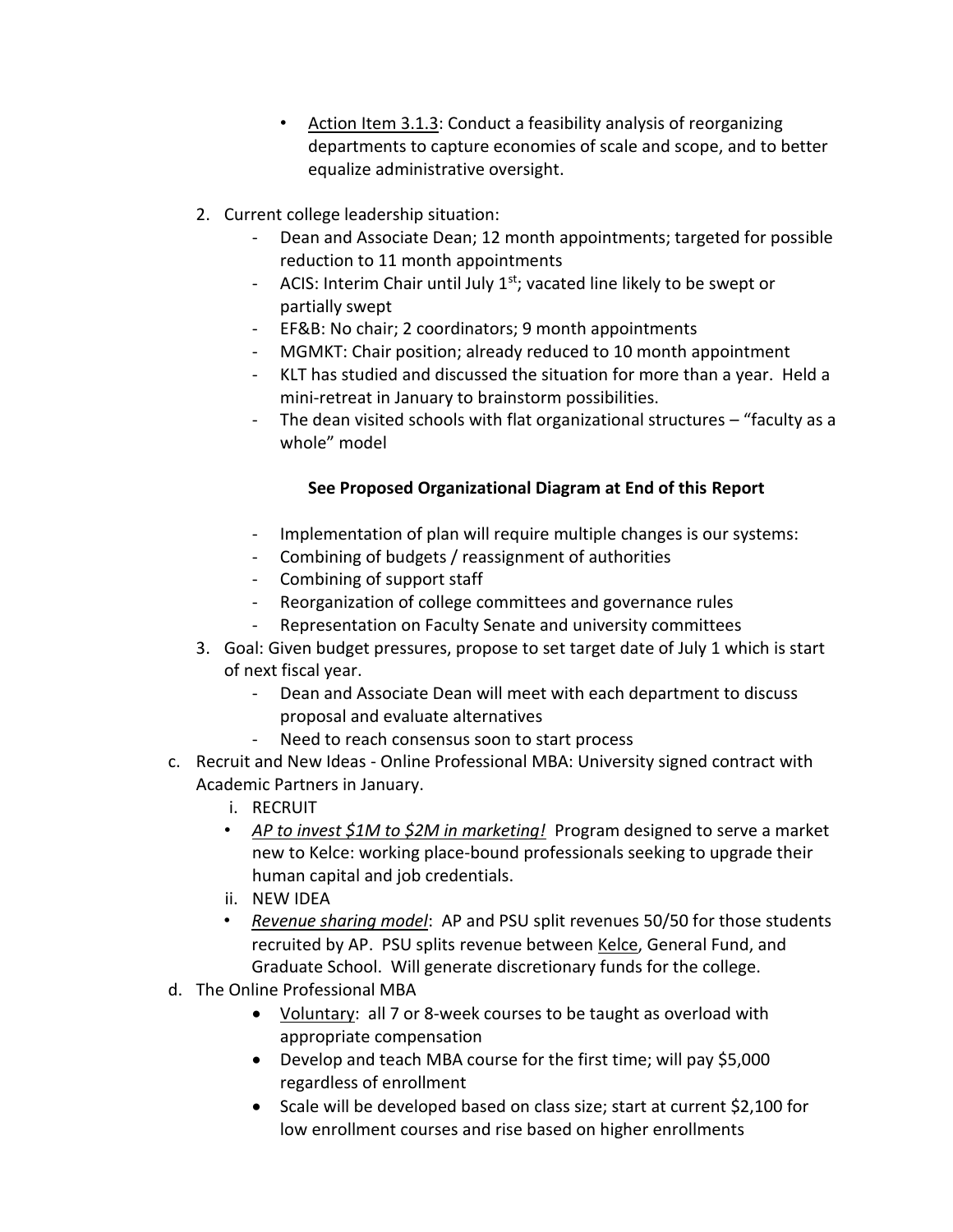- Academic coaches will be used for large class sizes
- Opportunity to teach multiple times per year
- Teaching in the program is open to anyone who is qualified. Even if you are not currently teaching in the MBA, consider volunteering
- Creating new concentrations with partners around campus; first is HR concentration using HRM masters courses (which many of our traditional MBA students already take); lots of other options possible, such as Data Analytics with Mathematics, Advertising with Communications, etc. etc. We will pay their faculty using our same scale.

### VII. Maintaining Momentum

Even with all the forthcoming changes we must remember:

- This is our 'year of record' for AACSB
- AACSB accreditation is a culture. It should be reflected *continuously* in all that we do.

Please do the following:

- Keep your Activity Insight (Digital Measures) information updated
- Continue with course assessment and AOL activities
- Maintain your faculty qualification
- Remain engaged!!

#### VIII. AACSB Reaffirmation

- a. Pre-visit date: February 26-27 Team visit date: October 14-16
- b. Team:
	- i. Robert C. Camp (Team Chair), Indiana University of Pennsylvania (Economics)
	- ii. Bruce Raymond, Colorado State University-Pueblo (Management)
	- iii. Gregory A. Carnes, University of North Alabama (Accounting)
- c. In coming weeks be prepared to provide various documentation for our CIR report.
	- i. Research Impact Statements
	- ii. Updated Google Scholar profiles (date will be set)
	- iii. Copies of published research
	- iv. Textbook adoption lists
	- v. Special student projects and competitions
	- vi. Lists of guest speakers to classes and clubs
	- vii. Coverage of work by the press or media
- IX. Our Long-Run Plan Steps Completed
	- 1. Six Step Plan Rolled Out in 2012-2013.
		- Steps Completed:
			- i. (1) New college governance documents and committee structure
			- ii. (2) New Vision Statement, Mission Statement, and Guiding Values Document
			- iii. (3) New Operating Policies Faculty Sufficiency and Faculty Qualifications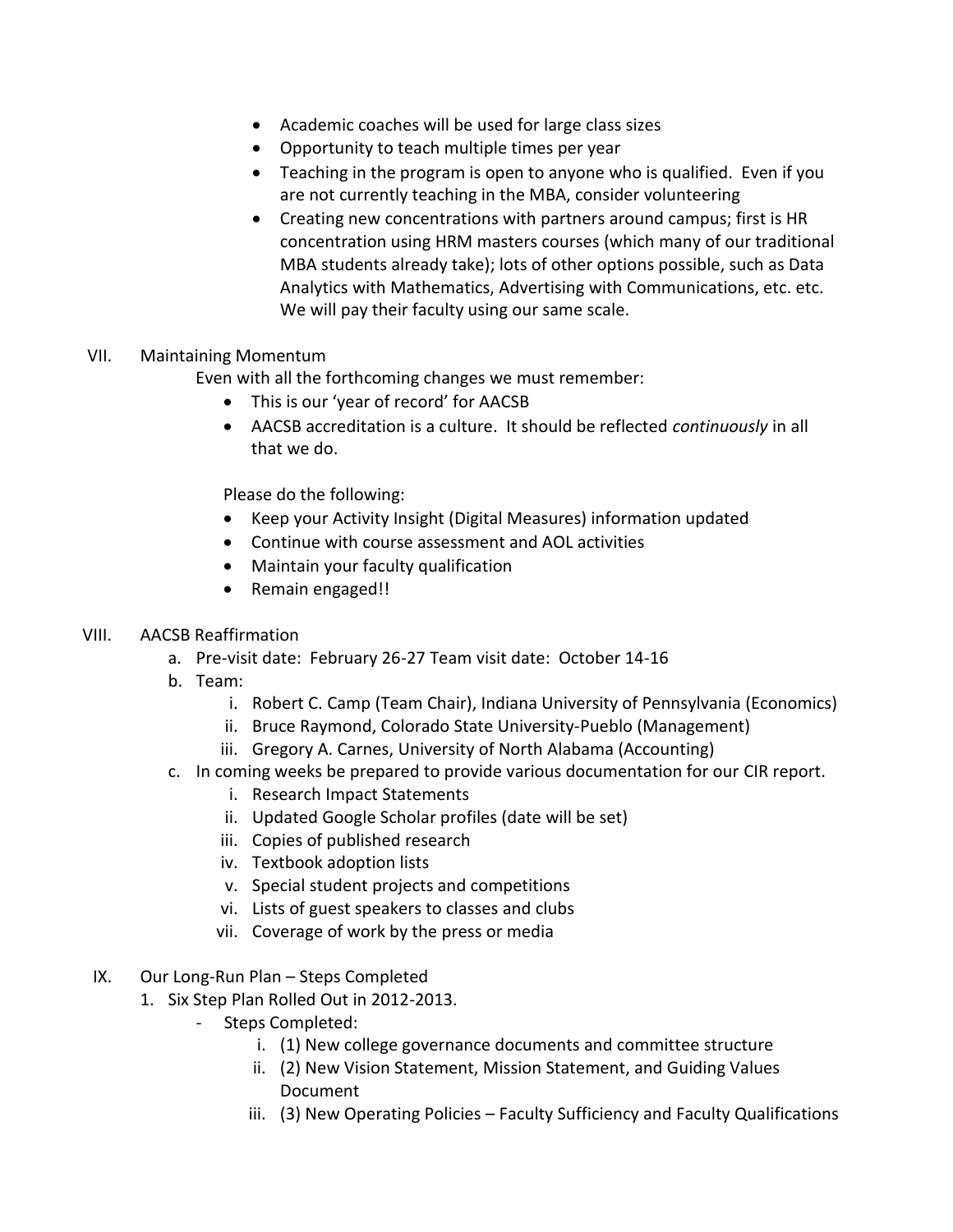- iv. (4) Development and adoption of new college strategic plan; now synced with university plan
- b. Major work *almost* completed last year:
	- i. (5) Review and redesign of college curriculum (BBA and MBA)
		- 1. Still need legislative approval for changes in BBA core; in process now
		- 2. Need legislative and KBOR approval for MPAcc; approved this week!
	- ii. Once step 5 is completed, then we will work on the final sixth step:
		- 1. (5) Construct a new Assurance of Learning model Still room to simplify and streamline the process
	- iii. Kelce Strategic Plan: Three Pillars
		- 1. All long-run steps now informed by our College Strategic Plan.
			- Goal 1: Professionalism
			- Goal 2: Relevance
			- Goal 3: Growth
			- 2. Items of Emphasis for 2017-18:
				- Objective 1.1 Renovation/Expansion of Building
				- Objective 2.1 (Curriculum Review and Revision)
				- Hold Over Action Items:
					- i. 1.3.1. (New Departmental P&T Guidelines)
					- ii. 1.3.3. (Youngman Program Reform)
- X. Old Business postponed until reorganization settled
	- a. Youngman Summer Stipends
	- b. Promotion and Tenure Document
- XI. New Business
	- a. Will need end-of-semester meeting
- XII. Adjournment 4:00 pm

# **Visuals from Dean Grimes' presentation included on the next page.**

| Dates to Remember: |                                                 |
|--------------------|-------------------------------------------------|
| а.                 | Rumble in the Jungle, March 3                   |
| b.                 | Mid-term Grades Due, March 12                   |
| c.                 | Spring Break, March 19 - March 25               |
| d.                 | Grad Finale, March 28                           |
| e.                 | Kelce Awards Ceremony, April 6                  |
| f.                 | Finals Week, May 7 - May 11                     |
| g.                 | Kelce Commencement, May 12                      |
| h.                 | Final Grades Due, May 14                        |
| i.                 | <b>AACSB Reaffirmation Visit, October 14-16</b> |